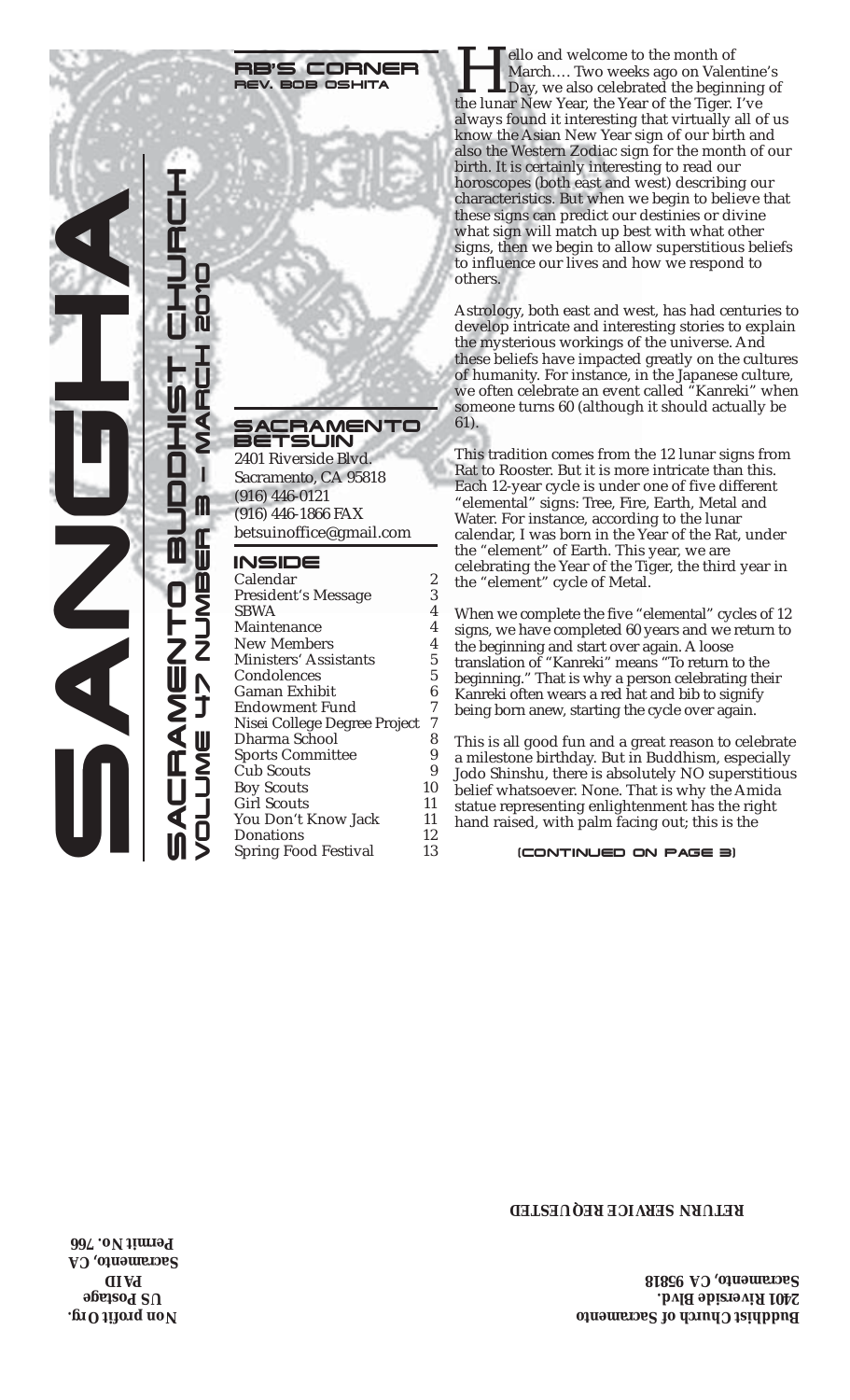| RB'S CORNER                           | traditional hand gesture (called a mudra) that says, "HAVE NO FEAR!" Do not<br>fear and respond to superstitions or beliefs of any kind.                                                                                                                                                                                                                                                                                                                                                                                                                                                                                                                                                                                                                                                                                                     |
|---------------------------------------|----------------------------------------------------------------------------------------------------------------------------------------------------------------------------------------------------------------------------------------------------------------------------------------------------------------------------------------------------------------------------------------------------------------------------------------------------------------------------------------------------------------------------------------------------------------------------------------------------------------------------------------------------------------------------------------------------------------------------------------------------------------------------------------------------------------------------------------------|
| (CONTINUED)                           | From the time of the historical Shakyamuni Buddha, Buddhism has always<br>been encouraging us to live "Seeing things truly as they are." As we begin this<br>lunar Year of the Tiger and enjoy the traditional stories and the cultural<br>festivities, it is good to remember that most essentially we must never allow<br>any belief to cloud our ability to truly see things as they are. This has always<br>been an essential encouragement of our Dharma Tradition.                                                                                                                                                                                                                                                                                                                                                                     |
|                                       | Wishing everyone a Healthy and Happy Year of the Tiger<br>RB                                                                                                                                                                                                                                                                                                                                                                                                                                                                                                                                                                                                                                                                                                                                                                                 |
| PRESIDENT'S<br>MESSAGE<br>RICHARD KAI | The recent membership fee increase has been a hardship for most, yet our<br>Sangha members responded without questioning the financial analysis<br>$\blacktriangle$ and judgment of the Board of Trustees and the Executive Committee. Our<br>office staff of Tak Ito and Meri Fong report little, if any "monku" about the<br>increase, though we did receive a few suggestions to help understand the<br>reasons for the change. The Board discussed the items presented, and our<br>response is as follows:<br>1. Financial Disclosure and Transparency: It was suggested that the Board                                                                                                                                                                                                                                                  |
|                                       | provide the Sangha with a report of the temple's finances on a periodic basis.<br>We agree with this suggestion. The Board's Finance Committee will make<br>available a consolidated income and expense statement at least quarterly for<br>viewing by our members in the office. We explored an option to post the<br>temple's financial position in the SANGHA newsletter to provide the widest<br>distribution to our members. This idea became less viable as we explored the<br>impact of posting the temple's finances on the Internet along with other<br>news items.                                                                                                                                                                                                                                                                 |
|                                       | 2. Suggestion Box: We will promote the use of the existing suggestion box for<br>members to leave questions or comments for the Board of Trustees and<br>leaders of affiliated and sponsored organizations. The current suggestion box                                                                                                                                                                                                                                                                                                                                                                                                                                                                                                                                                                                                       |
|                                       | is located in the office.<br>3. Membership Increase: A comment was made asking why the Board raised<br>the membership fees by nearly 30 percent in one year rather than spreading<br>the increase over several years (e.g. 10 percent per year for three years). The<br>Board and the Finance Committee considered several lesser increase options<br>to offset three consecutive years of budget deficits. The final decision regard-<br>ing the amount of the increase was guided by a principle value of avoiding<br>repeat requests for fee increases.                                                                                                                                                                                                                                                                                   |
|                                       | Please feel free to ask any one of the 30 trustees and elders for information<br>regarding Board matters affecting the temple's operations. The Board is looking<br>for Sangha members to become a trustee of the Board. Ten positions are vacated<br>every year; your ideas and views have greater visibility and potential impact as<br>a member of the Board.                                                                                                                                                                                                                                                                                                                                                                                                                                                                             |
|                                       | The Board welcomes Kathy Yamamoto to fill the first year of a three-year term<br>of office to fill the lone vacant position. Kathy and her husband, Eiji, have two<br>sons, Brett and Ryan, both of whom served as Dharma School teaching<br>assistants. Kathy is a graduate of California State University, Sacramento with a<br>major in math, and is currently working for the California Department of<br>General Services. The Yamamoto family are long-term active Betsuin members.<br>Please help me welcome Kathy to the Board of Trustees.                                                                                                                                                                                                                                                                                          |
|                                       | A growing development is about to become a reality during the month of<br>March. Rinban Oshita was caught by surprise by an e-mail message he received<br>a few months ago. Receiving a message wasn't the surprise, but rather its<br>origin. Rinban was contacted by one Mitsunori Odagiri, who is the nephew of a<br>current Gomonshu, Kohshin Otani. Odagiri-san is moving to the region to<br>pursue a Ph.D. in environmental engineering at the University of California at<br>Davis. He and his wife, Noriko, are planning to arrive in Davis on March 9; his<br>first of five years of academic study begins on March 25. My deepest thanks go<br>out to Dr. Ken Furukawa and Joyce Sahara, two Davis residents, for spending<br>their off hours scouring the area for suitable living arrangements for our<br>distinguished guests. |
|                                       |                                                                                                                                                                                                                                                                                                                                                                                                                                                                                                                                                                                                                                                                                                                                                                                                                                              |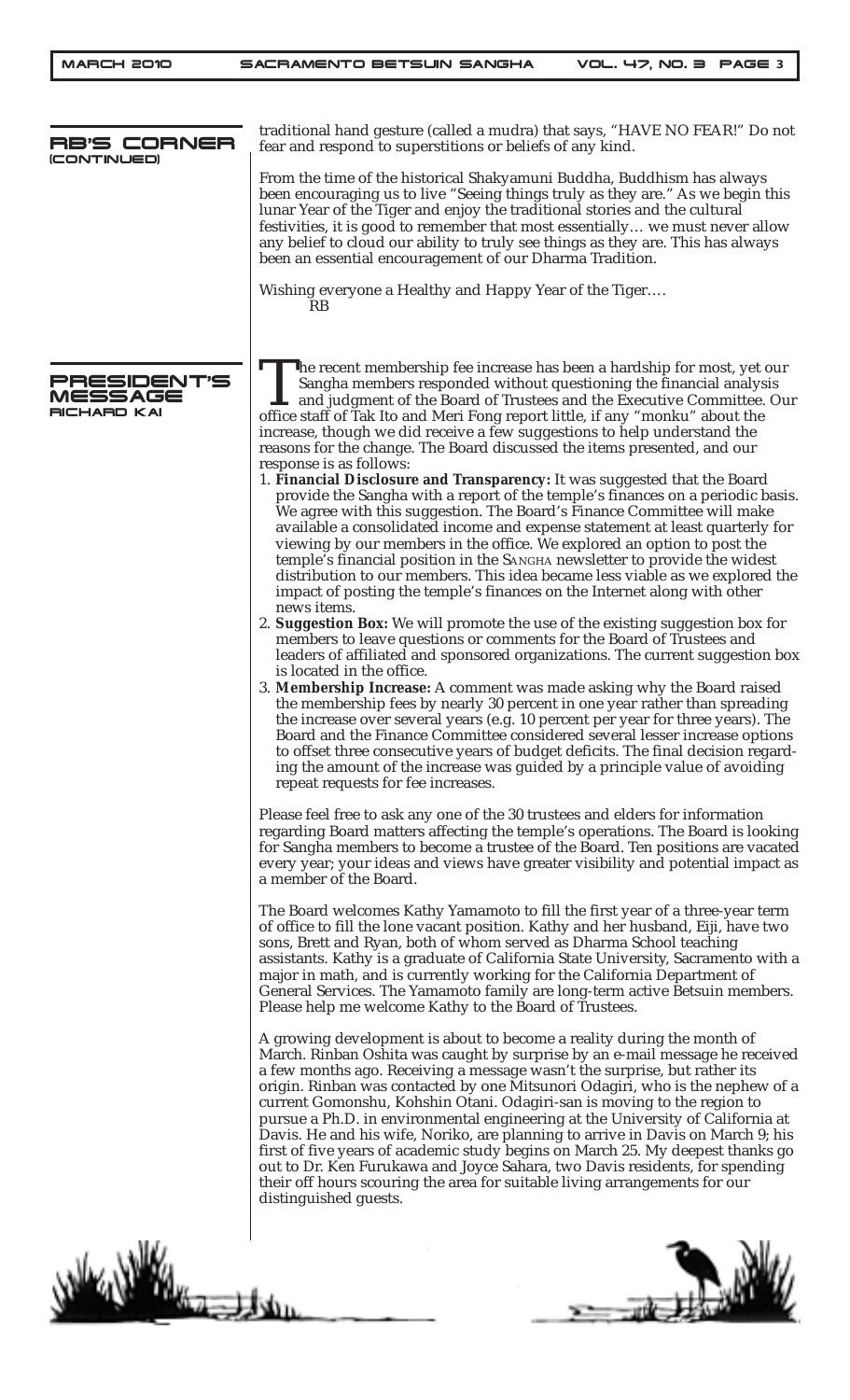

The SBWA Board Meeting was held on Wednesday, February 3. President Lynn Kurahara called the meeting to order. Reverend Bob updated the board on Reverend Sakamoto's assignment. Reverend Sakamoto has been assigned to the Lo Lynn Kurahara called the meeting to order. Reverend Bob updated the board on Reverend Sakamoto's assignment. Reverend Sakamoto has been assigned to the Lodi Buddhist Church, and Reverend Sakamoto our best.

## CORRESPONDENCE/DONATIONS/

| <b>ACKNOWLEDGMENTS</b>                       |                                                                        |
|----------------------------------------------|------------------------------------------------------------------------|
|                                              |                                                                        |
|                                              |                                                                        |
|                                              |                                                                        |
|                                              | Debbie Yokota (Sports Program)  Thank You for Helping with Mochi Tsuki |
|                                              |                                                                        |
| George Imai Family  In Memory of George Imai |                                                                        |
|                                              |                                                                        |
|                                              |                                                                        |
|                                              |                                                                        |

#### CONFERENCE AND UPCOMING EVENTS

- On **April 17**, the **Northern California Buddhist Women's Association (NCBWA) Conference** will be held at the Stockton Buddhist Church. The conference is sponsored by Lodi and Walnut Grove.
- **March 14** is the **ABA/SBWA Spring Food Festival**. Preparation will begin at 7:30 a.m. on Saturday, March 13. Final preparation is on Sunday, March 14, beginning at 2 a.m. Clean-up is on Monday, March 15, at 9 a.m. Please wear your headgear. Gloves will be provided. As always, coffee, tea and doughnuts will be provided on Saturday and Sunday. There will be a delicious lunch on Saturday. Male help is greatly appreciated for all days.
- The **Tamale Fundraiser Trip** is in the planning stage. **Tentative dates are May 11-13.** Mary Inouye is negotiating with the Miyako Hotel and All-West for the bus. The trip plans are to go to Universal Studios, Huntington Library, Pasadena Buddhist Church and Marukai in Gardena. The bus and partial entrance fee to Universal Studios will be paid with Tamale Funds. Hopefully, the funds will cover most of the cost of the bus and partial admission for Universal Studios. Attendees will be asked to pay remaining admission to Universal Studios, which is \$32, and \$3 to cover the bus driver's tip and water and paper goods. All other costs, such as the hotel, meals and any purchases are the responsibility of the attendee. If you are interested or need more information, please contact Mary at 451-9771.
- **Craft-making sessions** will be on the third Friday of each month right after Tanoshimi-kai .

The next board meeting will be on Wednesday, March 3.

#### MAINTENANCE<br>REPORT REF ED IMAI

ver the past month, the following members performed maintenance on the Betsuin's facilities. The Betsuin is sincerely appreciative to the following members for volunteering their time, expertise and hard efforts:

- Gary Traganza rewired audio line from hondo (main chapel) organ to front speaker and purchased and installed cable protectors. Replaced four discolored toilet seats in the main women's restroom.
- Don Honda for purchase and changing of ice maker water line filter and changing high-ceiling lights in hondo with special assistance from his sister (electrician).
- After numerous meetings, approved project for retrofit of ceiling lights in kaikan (gymnasium).





Rev. Bob Oshita 428-9833



Rev. Peter Inokoji-Kim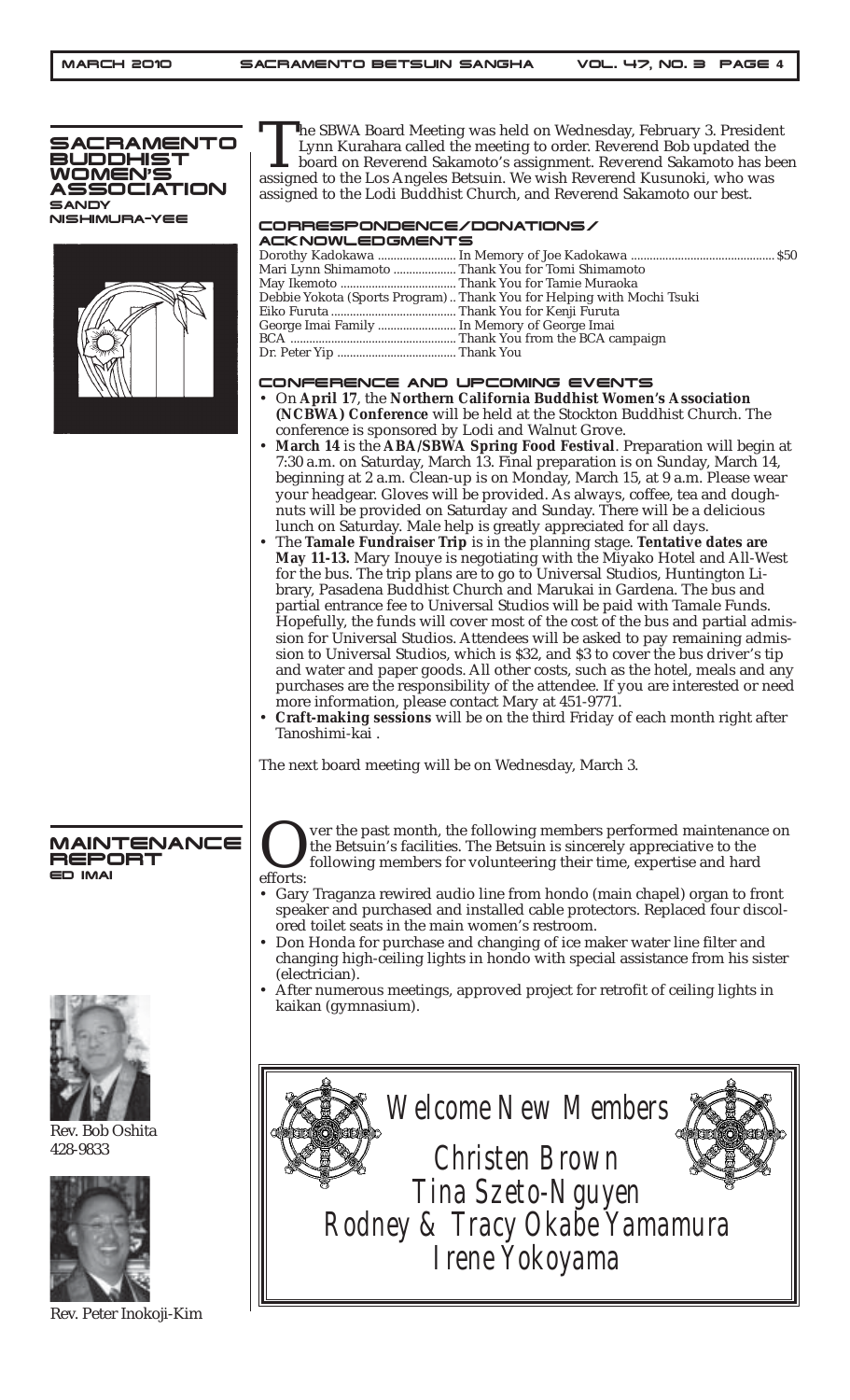

Farlier this week, I came across a container of shoga (pickled ginger) in my refrigerator and was reminded of a story my sister-in-law Patti told me about the first time she heard the phrase *sho ga nai*. In Japanese, *sho* refrigerator and was reminded of a story my sister-in-law Patti told me about the first time she heard the phrase *sho ga nai*. In Japanese, *sho ga nai* is a common phrase that means "It cannot be helped… nothing can be done." Folks often say it when something happens that's out of our control. Some say that it's like saying, "Such is life" or "It is what it is."

*Shoga nai* on the other hand is a little different. *Shoga nai* is something you're more likely to hear at the sushi bar when there's no more ginger left! *Shoga* is "ginger" and "*nai*" means "no" — *shoga nai…* no ginger! Patti told me that the first time she heard someone say *sho ga nai* (it cannot be helped), she heard *shoga nai* (no ginger)! Huh? No ginger? What?

*Sho ga nai* is a common everyday kind of phrase and yet, it can also be very meaningful. Although we may say it when an everyday setback occurs… like when it starts raining right after you wash your car… there is also a greater depth and meaning to the phrase. Out of curiosity, I googled *sho ga nai* just to see what I could find on the Internet and I was surprised to find pages of links… articles, blogs, discussion boards… all touching on the concept of *sho ga nai*. I was also surprised at the number of posts that were critical of the concept — many of which included words such as weakness, hopelessness, apathy and fatalism. In a way, I guess I can see how it's possible to misinterpret *sho ga nai* when it's translated as "It cannot be helped… Nothing can be done." After all, taken at face value, if nothing can be done, then why should I care? But just like a lot of words and phrases that lose a little something in translation, I think what's missing in this case is what my dad calls the *aji* or flavor… the essence behind *sho ga nai*. In my mind, *sho ga nai* contains equal parts wisdom and strength with bits of forgiveness, understanding, acceptance and perseverance thrown into the mix. It's a way of saying, "What's happened has happened and we can't change it, so rather than lingering on what could have been… or what should have been… let's push on."

Recently, I read an article written by a caregiver with the Alzheimer's Association in Hilo, Hawaii. In it, she talks about a man who, being aware of his dementia, quietly said of his condition, "S*ho ga nai."* When she asked him to explain, he said simply "It can't be helped… nothing can be done." While her own cultural experience made her want to tell him to fight the disease and "don't take this lying down," in time she realized that *sho ga nai* was not about giving up at all. For this man, it was about quietly accepting the reality of his situation and enduring his path with strength and dignity.

For so many, *sho ga nai* is exactly that… accepting reality and enduring hardship with strength and dignity. This is true particularly in the case of our Issei and Nisei pioneers, who struggled and endured incredible hardships and injustices, and yet successfully built new lives for their families. For my generation — Sansei and beyond — there is so much to be learned from the way they persevered and overcame adversity. We owe them such a debt of gratitude — for making the lives that we lead today possible. And yet, how can we ever thank them? I suppose one of the best ways to express our gratitude is to — "pay it forward." Let us share their story… learn from their experience… and teach our children" so they too can benefit from the wisdom and strength

| <i>Condolences to</i><br>the Families of:              |  |
|--------------------------------------------------------|--|
| George Imai  May 21, 1925 - January 7, 2010            |  |
| Fumie Okamoto  February 15, 1924-- January 12, 2010    |  |
|                                                        |  |
|                                                        |  |
| Betty Sadayo Yamagami July 29, 1915 - January 25, 2010 |  |
| Betty Eiko Ozawa  July 20, 1927-- January 26, 2010     |  |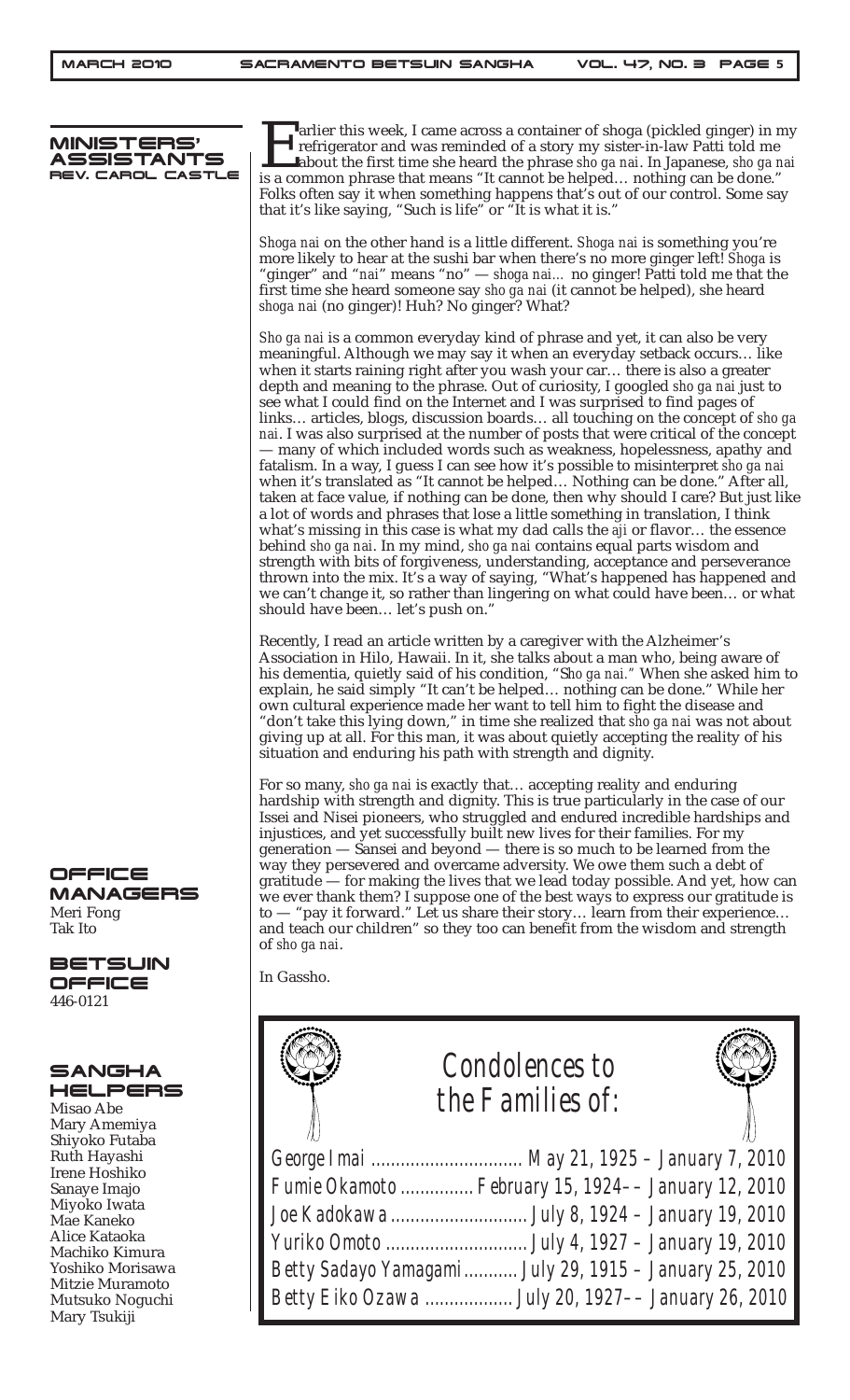

*Jimmy Tsutomu Mirikitani, Interned at Tule Lake, California, Painting of Tule Lake, Paper, paint. Collection of Hiroshi Sakai Estate and Family. © Photo by Terry Heffernan. Photo courtesy Smithsonian American Art Museum.*



SANGHA STAFF

Editor (English) Cliff Adams Editor (Japanese) Katsuko Hirota

#### **ONTRIBUTING**

| REPORTERS          |                    |
|--------------------|--------------------|
| SBWA (English)     | Sandy              |
|                    | Nishimura-Yee      |
| President's Msg    | <b>Richard Kai</b> |
| Ministers' Asst    | Rev. Carol         |
|                    | Castle             |
| Endowment          | Ruth Seo           |
| Maintenance        | Ed Imai            |
| <b>Sports Cmte</b> | Alan Wu            |
| Dharma School      | Ken Furukawa       |
| <b>Boy Scouts</b>  | Nick Tabuchi       |
| <b>Cub Scouts</b>  | Marty Sakata       |
| <b>Girl Scouts</b> | Sheryl Kajioka     |

For years Roseville residents and Sacramento Betsuin members Pauline and<br>her mother, Lilly Sakai wondered who the artist was who painted the<br>artwork that Hiroshi, Lilly's husband, purchased while at Tule Lake<br>Internment Ca her mother, Lilly Sakai wondered who the artist was who painted the artwork that Hiroshi, Lilly's husband, purchased while at Tule Lake Internment Camp at the end of World War II. Hiroshi would tell his wife, "Don't sell or get rid of this painting. It was painted by a famous artist." This was said with a glint in his eye and a chuckle accompanied by a smile.

The mystery was solved in 2007 when an independent film, *The Cats of Mirikitani*, came to town and was shown at the Crest Theatre in Sacramento. Like the movie *The Blind Side*, it shows how powerfully the act of human kindness can positively influence another's life. In this movie, the tortured memories of World War II internment years of an 80-year-old homeless New York City street artist, Jimmy Mirikitani, are reconciled. The signature on our painting was that of Jimmy Tsutomu Mirikitani. The Sakais met Jimmy and filmmaker Linda Hattendorf at the Crest Theatre and were enthusiastically greeted. This would be the only known painting of Jimmy's from the Tule Lake internment years (1942-1946).

In 2008, Pauline and Lilly followed the same path as Jimmy Mirikitani, from the movie, on a pilgrimage to the Tule Lake site. During the 7+ hour bus tour, each family was encouraged to tell their story of why they were on the pilgrimage. Pauline told the bus passengers how her father, Hiroshi, had resided in Tule Lake during the war years, labeled a "no-no" and wanted to better understand about those unspoken years. There was also the newly found tie to Tule Lake because of the painting. Coincidentally, a fellow passenger on the bus, Karin Nelson, was a friend of Delphine Hirasuna, who was in the planning stages to show a collection of artwork based on her 2005 book,"*The Art of Gaman*, at the Smithsonian.

During the pilgrimage, Karin and Delphine approached Pauline and Lilly to loan their painting to the Smithsonian exhibition. As loaners, Pauline and Lilly were invited to a pre-opening VIP reception. They attended the reception and show opening in memory of Hiroshi (dad and husband), who as a farmer bought only one painting during his lifetime, the one that Jimmy Mirikitani painted of the Tule Lake camp. If he is looking down at us now, he probably has that glint in his eye and chuckle that we fondly remember.

The exhibition, *The Art of Gaman: Arts and Crafts from the Japanese American Internment Camps, 1942-1946*, will be open to the public March 5, 2010 – January 30, 2011. *The Art of Gaman* showcases arts and crafts made by Japanese Americans in U.S. internment camps during World War II. These objects tools, teapots, furniture, toys and games, musical instruments, pendants and pins, purses and ornamental displays — are physical manifestations of the art of *gaman*, a Japanese word that means to bear the seemingly unbearable with dignity and patience.

More information about the exhibit is available at *http://americanart.si.edu/ exhibitions/archive/2010/gaman/*

More information about *The Cats of Mirikitani* and Jimmy Tsutomu Mirikitani is available at *www.thecatsofmirikitani.com*.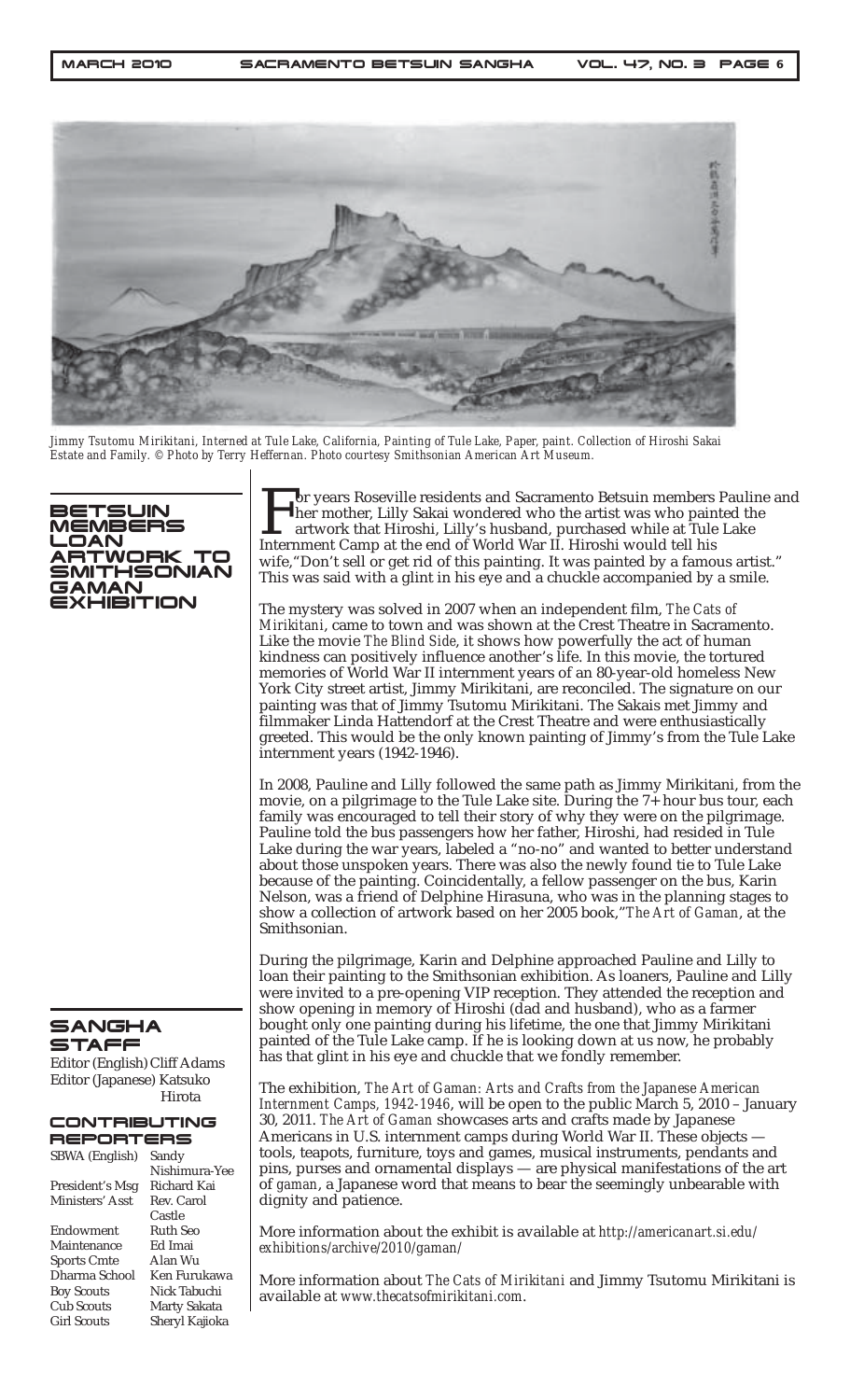



Please be aware that articles for the SANGHA are **due** on the **15th of each month.** Late articles will be published in the following month's issue.

When sending articles by email, please send e-mail to: **vibrocount@lanset.com** with a **cc to: betsuinoffice@gmail.com** and inform the church office at 446-0121. Please include the author's name. Thank you.

The Legacy Endowment Fund Board is pleased to announce the screening of You Don't Know Jack: The Jack Soo Story on April 10 in the Betsuin kaikan. There will be two shows: at 2 p.m. and at 6 p.m. Admission is \$1 donation a of *You Don't Know Jack: The Jack Soo Story* on April 10 in the Betsuin kaikan. There will be two shows: at 2 p.m. and at 6 p.m. Admission is \$15 donation and can be ordered through the Betsuin office, from Endowment Fund Board members, or following Sunday services in the church courtyard. See the ad in this issue of the SANGHA.

Jeff Adachi, the film producer, will conduct a question/answer forum after each show, followed by an "Onigiri Otoki" hosted by Jeff's parents, Gladys and Sam Adachi. Kelvin Mark, chairman of the event, shared that "the term encompasses exactly what the Adachis had in mind for their sponsorship of the social hour… food offerings in honor of the Buddha and for the enjoyment and appreciation by the Sangha."

Jeff Adachi, a native of Sacramento, attended the Betsuin in his youth, and is currently serving as the San Francisco Public Defender. In 2006, he wrote, directed and co-produced *The Slanted Screen: Asian Men in Film and Television*, which won numerous awards.

The new, one-hour documentary, *You Don't Know Jack,* premiered at the San Francisco International Film Festival in March 2009. The film tells the fascinating story of pioneering entertainer Jack Soo, who grew up in Oakland and became the first Asian American to star in the lead role of a television series, *Valentine's Day* (1963), and later in the comedy show *Barney Miller* (1975- 78). He played roles in the Broadway play and film versions of *Flower Drum Song* following his early years as a nightclub singer and comedian. The film explores why Soo, a former internee who was actually born Goro Suzuki, was forced to change his name in order to perform in clubs in the Midwest. Because of experiences throughout his career, Soo refused to play roles that demeaned Asian Americans and often spoke out against negative ethnic portrayals.

Through the generosity of Jeff and his parents, Gladys and Sam Adachi, the proceeds of this film event will benefit the Legacy Endowment Fund whose mission is to provide support for educational programs, temple planning and improvements, and Eitaikyo. Get your tickets early to ensure a seat for this special event.

**Rummage Sale:** The Legacy Endowment Fund Board is planning to have another Rummage Sale on June 5, so please start collecting items that you can donate for the sale, and mark your calendar to come to shop for outstanding merchandise at bargain prices.

In 1942, 224 Japanese American students at Sacramento Junior College wer forcibly removed from their classes due to Executive Order 9066.<br>On May 19, 2010, these students will be awarded honorary college degrees at n 1942, 224 Japanese American students at Sacramento Junior College were forcibly removed fromtheir classes due to Executive Order 9066.

SCC's annual graduation commencement. All internees and/or their surviving relatives are cordially invited and graciously encouraged to participate. Your presence will help future generations to always remember and to never forget the injustices of Executive Order 9066.

Please review the list of names below. Applications are online at: *http:// www.scc.losrios.edu/x57149.xml* or by contacting Keith Muraki, *murakik@scc. losrios.edu*, (916) 558-2437; or Kim Goff, *Goffk@scc.losrios.edu*, (916) 558-2054.

|                   |                       | SCC NISEI LISTED ALPHABETICALLY BY LAST NAME |
|-------------------|-----------------------|----------------------------------------------|
| Florence Abe      | Sakae Hayashi         | Hisako Ishii                                 |
| Lillian Abe       | Frank Hijikata        | Marion Ishii                                 |
| Masami Ajima      | Shigeo Hikawa         | Chieko Ishikawa                              |
| Sayoko Akune      | <b>Bernice Himoto</b> | Elaine Ishikawa                              |
| Ben Arai          | Ruth Hironaka         | Grace Ishino                                 |
| Haruye Arai       | Aiko Hirota           | Tsuyoshi Itano                               |
| Shigeki Arai      | Fumiko Hitomi         | Hiroko Ito                                   |
| Suzie Asai        | Takeshi Hitomi        | Tatsyko Ito                                  |
| Akira Asano       | Emma Hom              | Ben Iwakiri                                  |
| Grace Asoo        | Takamoto Honda        | Minoru Iwasaki                               |
| Michiko Date      | Masanori Hongo        | Yoshio Iwasaki                               |
| Mildred Doi       | Kenji Hosokawa        | Hideo Kagawa                                 |
| Henry Fujimoto    | Mary Hosokawa         | Kiyoko Kagiyama                              |
| Toshie Fujimoto   | Takayuki Hosokawa     | Masako Alice Kajiura                         |
| Kiyoshi Fukumitsu | Isaac Igarashi        | Masaru Kakigi                                |
| Lillian Fukunaga  | Peter Igarashi        | Joe Kamikawa                                 |
| Hatsuye Furuye    | Akira Imagawa         | Hiroshi Kanegawa                             |
| George Goi        | Akio Imai             | George Kato                                  |
| Yoshimi Hata      | Frederic Imai         | Jiro Kato                                    |
| Chizuko Hayashi   | Masao Inada           | Kimiko Kato                                  |
| Florence Hayashi  | George Inouye         | Hiroshi Katsumata                            |
| Helen Hayashi     | Shigeki Ishida        | Michiko Katsumata                            |
|                   |                       |                                              |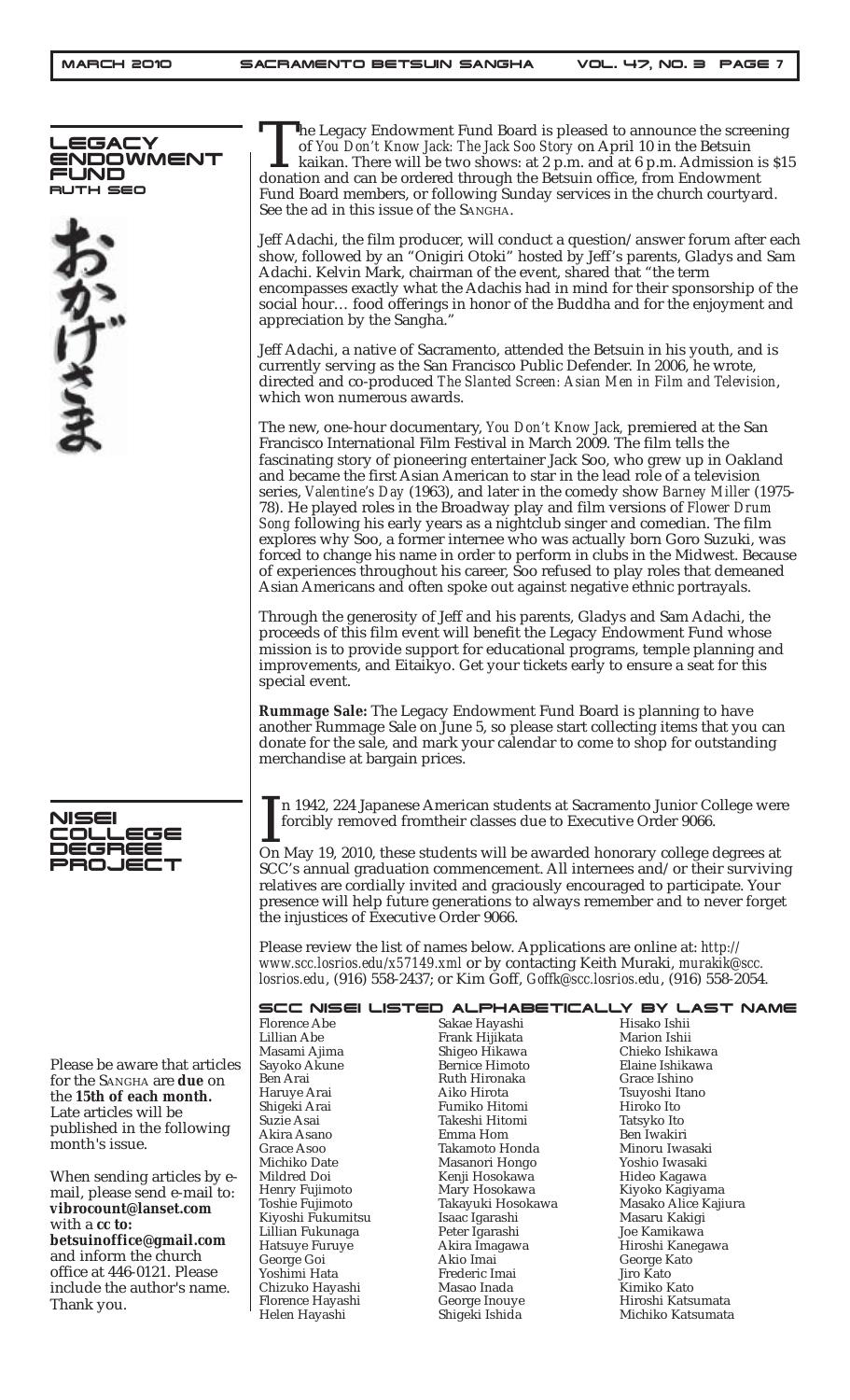

Kaoru Kayahara Hiroko Keikoan Toshi Kiino Akira Kikuchi Emiko Kimura Teruyo Kimura Tamiji Kitagawa Ardene Kitazumi Shizuko Koga Shinji Kosasa Albert Koshiba Keiji Kubo Samuel Kumagai Tommy Kumagai Yuriko Kumamoto Janus Kurahara Dick Kurihara Masako Kurihara George Kuwabara Paul Kuwabara Hiroko Maeda Philip Magasawa Kiyoshi Mano Miyoko Mano Amy Masaki Toshiye Masaki Violet Masuhara Riki Matsufuji Yoshiro Matsuhara Paul Matsumura Joe Matsunami Kiyoshi Matsuoka Ted Matsuoka Helen Mayeda Pearl Mayeda Hajime Miura Sachiko Miura Teruko Miura Pauline Miyagawa Peter Miyahara George Miyake Masako Miyake Teruko Miyano Fusako Miyasaki Setsuko Miyasaki Toyoko Mizobe Sadako Mizoue Yasuko Mizoue Martha Mizuguchi Saburo Mizutani Ichiro Mori Hatsumi Morimoto Iwao Motoyama Hiroshi Murakami Takeko Murakami Tom Muraki

Yaeko Muramoto Clara Muranaka Mary Nagasawa Jean Hisako Nagata Shigeru Nakahira Hasako Nakamura Lilly Nakamura Takashi Nakao Susumi Nakazato Teiko Nakazato Dorothy Yoshiko Namura Hideo Nishihara Yoshio Nishihara Kanji Nishijima Fumiko Oda Sumiko Oda Shigehar Ogawa Eugene Okada Inoru Okada Shigeru Okada Akira Okamoto George Okamoto Hitoshi Okamoto Kazumi Okamoto Saburo Okamoto Masao Okumoto George Okumura Akira Omachi Henry Omachi Mitsuko Omura Ray Orite Sachiko Osaki Ben Oshika Thomas Oshika Toshiko Oshika Keiji Oshima Mitsuyuk Oshima Isama Oshita Teruko Oshita Joseph Osuga Margaret Osuga William Osuga Kiyoshi Ota Masashi Ota Rei Ota Toyosabu Ota Noboru Oto Shizuko Oto Carnegie Ouye George Ozaki George Sakamoto George Sakashita Yoichi Sakauye George Sakayeda Mary Sakiyama

Tom Sakiyama Masaaky Sako Yoshitos Sakumura Joseph Sasaki Shigeru Sasaki Chiyo Sato Kiyo Sato May Sato Sho Sato Hideo Satow Annie Seto Joe Seto Betty Shijo Yukio Shimoda Sumiko Shirasago James Sugimura Frances Sugiyama Evelyn Suyehiro Masako Suyehiro Pauline Suyehiro George Suzuki Yoshiko Suzuki Paul Takahashi Patrick Takeda Haruo Takei Masashi Tambara Richard Tamura Setsuko Tamura Hanae Tanaka Masayosh Tanaka Nobuto Tanakatsub Andrew Tanuma Joe Taura Asaye Tominaga Den Toriumi Hidenari Tsuda Kazuo Tsunemura Joe Tsutsui Kenneth Tsutsumi Masao Uyeda Hiroshi Watanabe Terry Watanabe Fumiko Yabe Mae Yamada Aiko Yamamoto Chiyoko Yamamoto Jane Yamamoto Fumiko Yamashita Keiko Yatsu Koro Yatsu George Yonehiro Ben Yoshikawa Frank Yoshimi Toshio Yoshimura Patty Kazuko Yoshina

 $\prod_{\text{``YI}}$ s Nirvana Day a happy day? That was a question posed today by Reverend Umezu at the Nirvana Day service. As I listened to his sermon and the last instructions of Sakyamuni Buddha to his disciples, I realized the answer is "YES. Nirvana Day is a happy day." Of course he was a special person, attaining enlightenment and spreading the Dharma, but I may be able to lead a good life following in the footsteps of innumerable people following the Dharma path. If that can be my reward for his work and life, isn't that something to be happy about?

This newsletter will be delivered as March Madness hits the Betsuin community. At times it is not so clear that there is a synergy between Dharma School and basketball, but there are two major points.

**Interdependence** is the truth that we owe everything to those before and around us, and essentially nothing comes from our self power. **Teamwork** is important to a team, and there is never a time when a single player can be successful without the rest of the team.

**Impermanence** is the truth that nothing lasts forever, and this is certainly realized on the court where a great fast break can be answered by an easy layup if the team doesn't recover and play good defense immediately.

So good luck to our many basketball players, and pay attention to the Buddhist lessons all around you! But remember it really comes together with the great teaching of the Betsuin's Dharma School teachers, ministers and ministers' assistants.



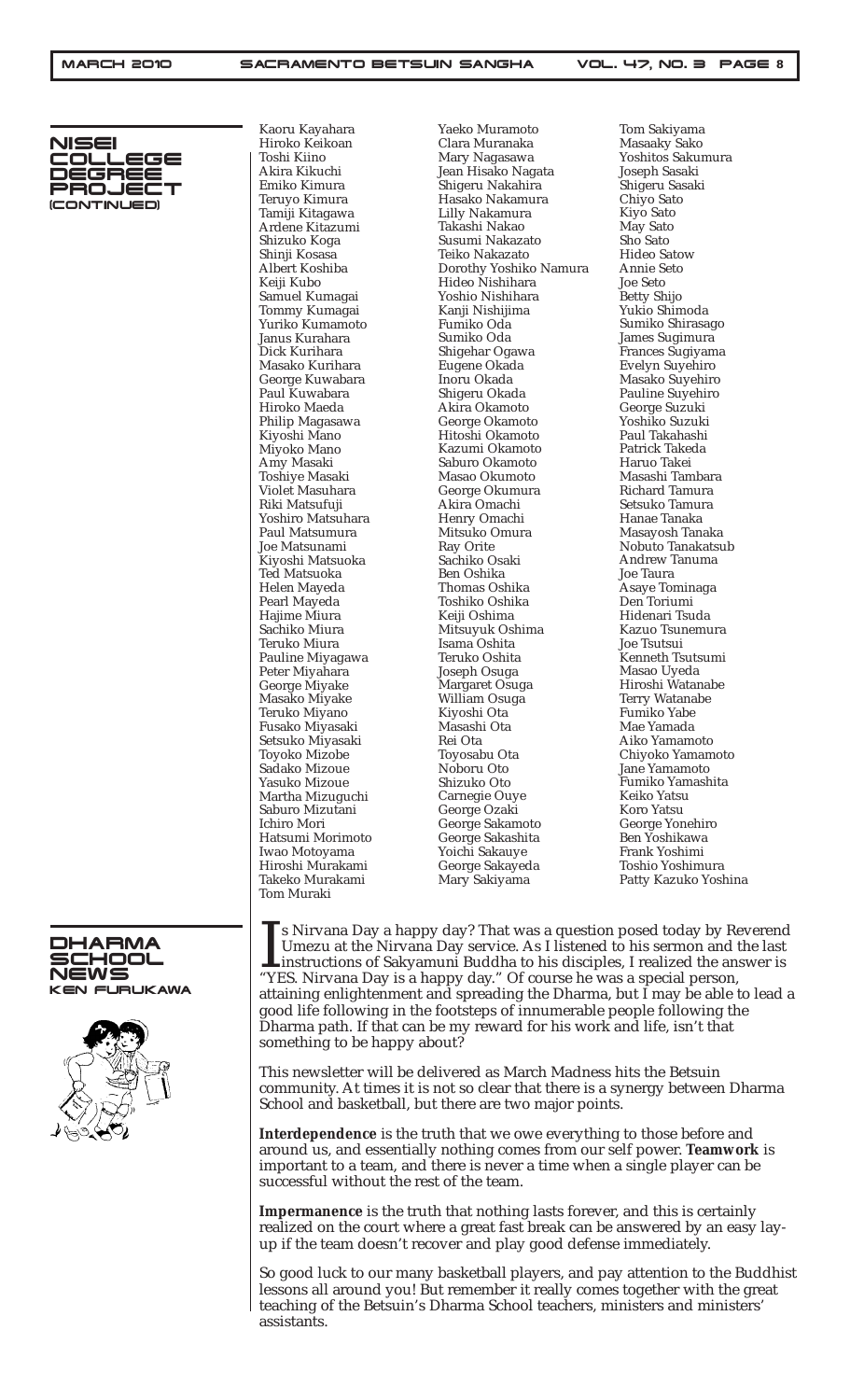

#### PORTS<br>DMMITTEE TIMMO: **AN WU**



DONATIONS

Dharma School "Courtyard" gratefully acknowledges donations from the following:

| 2nd Grade Class    |
|--------------------|
| Gladys Adachi      |
| Mary Amemiya       |
| Ann Amioka         |
| <b>Boy Scouts</b>  |
| <b>Girl Scouts</b> |
| Nancy Hashimoto    |
| Ruth Hayashi       |
|                    |

Don & Kathy Henry George & Sachi Hiromoto Tak Ito JACL Sachi Kihara Utako Kimura Reiko Kurahara Pat Okamoto

Haru Osaki Shuny Sagara Audrey Seo Hiroko Takamoto Tomi Tanaka Dr. Henny & Linda Toy Louie & Emi Watanabe Haruo & Sueko Yamashita

Welcome to the March 2010 installment of the SANGHA. This year's sports<br>program is winding down with the conclusion of the NCCL league in<br>tournament season with our very own 39th Annual Invitational Basketball program is winding down with the conclusion of the NCCL league in February. Many of our teams are now preparing for the 2010 tournament season with our very own 39th Annual Invitational Basketball Tournament Classic happening on March 6 and 7 .

This year turned out to be a little better year than last year when it comes to parental behavior. So far, we made it through without an incident directly related to our program, but that does not mean everyone else was behaving properly. Unfortunately, there was a situation where a parent felt that the coach of his own child did not coach the team appropriately and decided to let that coach know right then and there during the game by ranting and raving and using inappropriate language — all this while holding another child in his arms. Obviously, he was warned and then subsequently forced to leave the gymnasium. He was forced to leave because for some reason he was unwilling to let it go. Why? Why does this happen? What purpose does this serve? The answer is just another mystery of the universe.

. Speaking of a mystery of the universe: What's up with Peyton Manning not shaking hands with Drew Brees after the game? Does sportsmanship go by the wayside when you make millions and millions of dollars? Hmmm, maybe this is where the parents get the idea to turn to the dark side! Sorry, but I digress… sort of, but not really.

. If there can be any good coming from this, it is that it was not one of our sports families, but the bad part is that it happened at all. This situation is more sad than bad; it seems as though there is an epidemic of adults losing their perspective of what our church league is really about. Although it has been said before and probably so much that people are tired of hearing it, but apparently the message seems to get lost somewhere:

. This is church basketball: no prize money, no trophies, no contracts, no shoe deals, no celebrity status, no cover of *Sports Illustrated —* only the opportunity to learn how to work with others, to be humble in victory and gracious in defeat!

. AND it is a pretty safe bet that NO ONE from our church league will ever play in the NBA, so what's the big deal… I mean really… wake up and smell the sweaty socks. (Disclaimer: Playing in the NBA does not give anyone an excuse for improper behavior, believe it or not!)

. So anyway, keep the right mind and enjoy the upcoming tournaments for what they truly are… our children playing a game.

. See ya after the tournaments.

:UB SCOUT<br>?ACK 50 **PACK 50**<br>Marty saka Y SAKATA

In January 12, Pack 50 held its annual Pinewood Derby, the most exciting Pack event of the year. This year, nine Dens produced 60 impressive, finely tuned cars, created cool Den banners and showed awesome team sprit by wea Pack event of the year. This year, nine Dens produced 60 impressive, finely tuned cars, created cool Den banners and showed awesome team Speedy *Scott Y*! The Pack also presented special awards to the stylish cars. The

2010 Pinewood Derby winners are: First Place: .......................... Scott Y. Second Place: ..................... Corey T. Third Place: ........................ Thomas I. Fourth Place: ...................... Tyler W. Pride of the Pack: ............. Drew I. Best Paint Job: ................... Austin S.

| Scout's Honor:  Niko R.         |  |
|---------------------------------|--|
| Sleekest Design:  Ryan I.       |  |
| Best Theme:  Brandon M.         |  |
| Most Creative:  Ryan L.         |  |
| Cubmaster's Favorite:  Corey T. |  |

Special thanks to the Pinewood Derby Chairman Les Wong, his committee members and Guest Timekeeper Karen Adachi for organizing this event. Awesome job, everyone! The top cars from Pack 50 will be participating in the District Pinewood Derby to be held in the spring. Good luck, Pack 50 racers!

Congratulations to Dr. Kelvin Mark for his successful completion of the Wood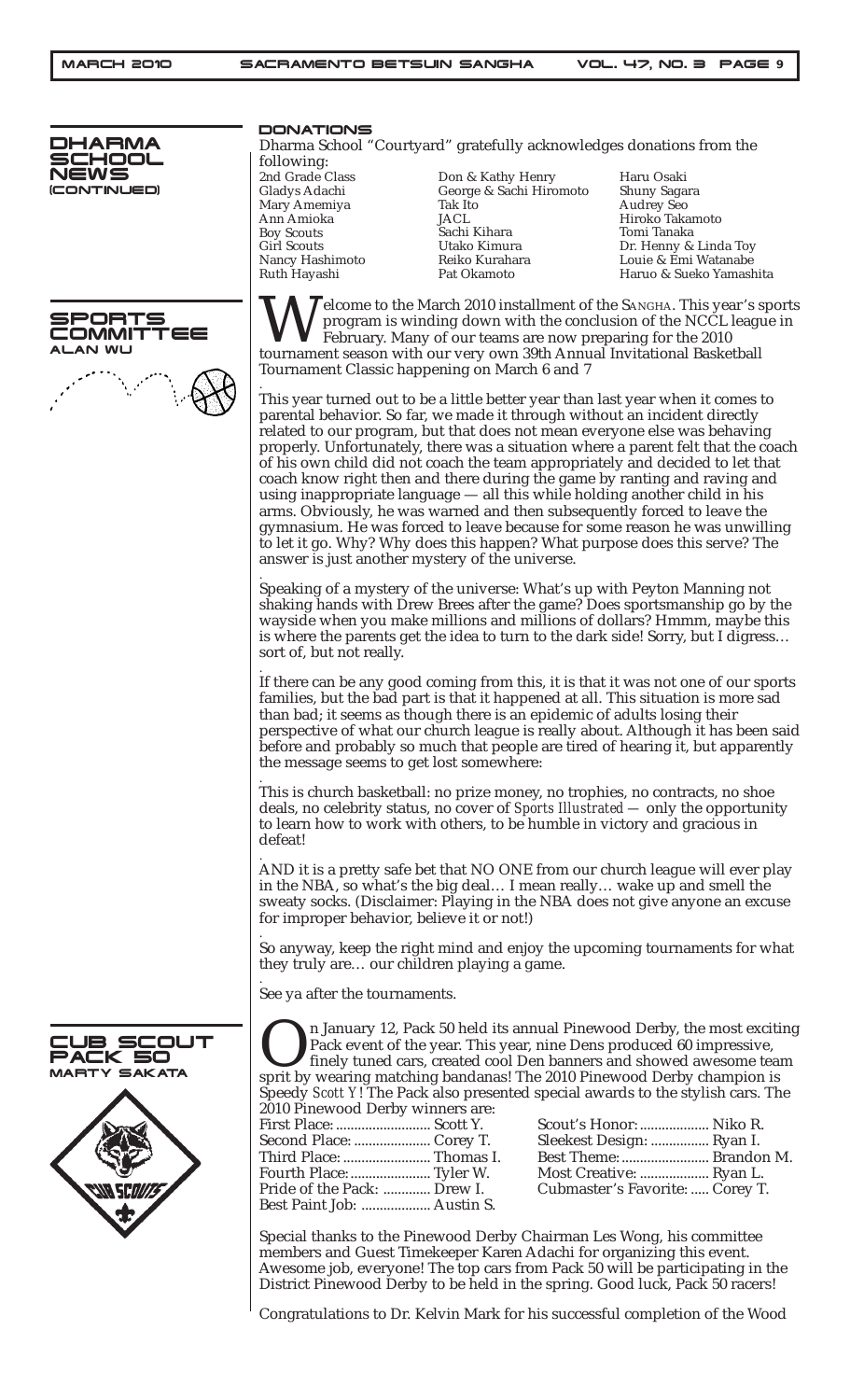| CUB SCOUT<br>PACK 50<br>(CONTINUED) | Badge training course. His completion was celebrated on January 8 at the Troop<br>50 Court of Honor. Dr. Mark spent two long weekends camping and training at<br>Camp Lassen with some of the district's best leaders. Pack and Troop 50 are<br>very fortunate to have Dr. Mark as a leader. Former Cubmaster Bobby Tanaka<br>and Troop 50 Scoutmaster, also a Wood Badge graduate, will be one of the<br>counselors at the upcoming Spring Wood Badge training course. Great job,<br>gentlemen!                                                                                                                                                                                                                                                                                                                                                                                                                                                                                                                                          |
|-------------------------------------|-------------------------------------------------------------------------------------------------------------------------------------------------------------------------------------------------------------------------------------------------------------------------------------------------------------------------------------------------------------------------------------------------------------------------------------------------------------------------------------------------------------------------------------------------------------------------------------------------------------------------------------------------------------------------------------------------------------------------------------------------------------------------------------------------------------------------------------------------------------------------------------------------------------------------------------------------------------------------------------------------------------------------------------------|
|                                     | On February 7, Cub Scouts Pack 50 along with Girl Scouts Troop 569, Boy<br>Scouts Troop 50, 250 and 259 participated in the annual Scout Sunday Service at<br>the Betsuin. This event was quite impressive with the 220-plus Scouts in full<br>uniform. We enjoyed listening to two excellent guest speakers: Mrs. Tom and<br>Rinban Bob. The next time you bump into RB, please ask him about the special<br>"RB Love Merit Badge." Thanks goes out to Dr. Kelvin Mark and his committee<br>for organizing this annual event.                                                                                                                                                                                                                                                                                                                                                                                                                                                                                                            |
|                                     | Happy Birthday Cub Scouts! On February 12, Pack 50 held its annual Blue and<br>Gold ceremony and dinner. We celebrated the 80th birthday of Cub Scouts, 100<br>years of Scouting, and Pack 50's 38th birthday. The night was filled with<br>distinguished guests, great food, entertainment and our first annual "scout and<br>feller cake bake contest." We were also treated to a quick trip down memory<br>lane by Reverend Peter. He shared a couple of his fondest memories as a former<br>Cub Scout while growing up on the East Coast. Special thanks goes to Akemi<br>Wong and her B&G committee for their hard work to make this a successful<br>event. Let's not forget all the boys who participated in the Cake Bake contest!<br>You are all Ace-of-cakes! Congratulations to the winners! Winners will be noted<br>in next month's SANGHA.                                                                                                                                                                                   |
|                                     | Our next event, Boy Scout Night, will be held on March 12. This event offers<br>the Cub Scouts a first-hand look at Boy Scouts. We are fortunate to have Troop<br>50, 136, 250 and 259 participating again this year. This event starts at 7 p.m. and<br>will be held in the Betsuin kaikan. If you know anyone who is interested in Boy<br>Scouts, this is a great opportunity to see what each troop offers.                                                                                                                                                                                                                                                                                                                                                                                                                                                                                                                                                                                                                            |
|                                     | Interested in Cub Scouts? Pack 50 will be holding its annual orientation at the<br>Betsuin in April. Information regarding Cub Scouts and Pack 50 is also<br>available in the Betsuin office. Boys entering 1st through 5th grade in the fall of<br>2010 are eligible to join. Any questions, please contact current Cubmaster<br>Marty Sakata at (916) 392-7073.                                                                                                                                                                                                                                                                                                                                                                                                                                                                                                                                                                                                                                                                         |
| BOY SCOUTS<br>NICK TABUCHI          | <b>To start off the 2010 year, the first Boy Scout event to take place was the</b><br>Court of Honor. At the Court of Honor, the scouts were recognized for all<br>$\mathsf{L}\,$ their hard work in rank advancements and merit badges. There were a lot<br>of rank advancements achieved and a large amount of merit badges earned by<br>the Scouts.                                                                                                                                                                                                                                                                                                                                                                                                                                                                                                                                                                                                                                                                                    |
|                                     | A major fundraiser put on by the Boy Scouts, parents and Scout Masters is the<br>Troop 50 Crab Feed. The 2010 crab feed took place on January 23. There were<br>various jobs that the boys took on, such as selling drinks and raffle tickets,<br>cleaning dishes, serving food, bussing tables, sorting crab and passing out the<br>raffle prizes. Assistant Senior Patrol Leader Tyler S. said, "Everything, from<br>what I saw, went really smoothly and the clean-up went really fast."                                                                                                                                                                                                                                                                                                                                                                                                                                                                                                                                               |
|                                     | The theme of January 2010 was Winter Sports and Snow Camping. Two<br>meetings took place this month. The first meeting was on January 15. For the<br>first half of the meeting, guest speaker Mr. Bennett came to speak about snow<br>sports such as snowboarding and skiing. He explained the skills, procedures<br>and safety precautions for the winter sports. Mr. Bennett also offered a merit<br>badge for Scouts going on the ski outing on January 30. For the second half of<br>the meeting, Assistant Scout Master (ASM) Mr. Lowe took over to talk about<br>proper attire and accessories for snow activities and camping. On the January<br>29 meeting, Mr. Bennett and ASM Mr. Lowe did a continuation on the winter<br>sports and snow camping. Mr. Bennett explained more about the merit badge<br>and the ski activity the next day. Mr. Lowe explained the snow camping trip on<br>February 20. He also talked about the steps to building a snow igloo to keep<br>warm in the freezing temperatures and icy conditions. |
|                                     | To conclude the month of January's theme, Assistant Scout Master Mr. Tabuchi<br>organized a Boy Scout family snow trip. There were a large number of<br>participants in this outing, which were 78 Scouts, siblings, parents and friends.<br>There was skiing, snowboarding and snow tubing. The outing took place at<br>Soda Springs Ski Resort. There were ski and snowboard lessons available for                                                                                                                                                                                                                                                                                                                                                                                                                                                                                                                                                                                                                                      |

the Scouts as a part of the rental package. Mr. Bennett attended this outing as a merit badge instructor, and nine Scouts went for the merit badge. Many Scouts

had fun and no injuries occurred.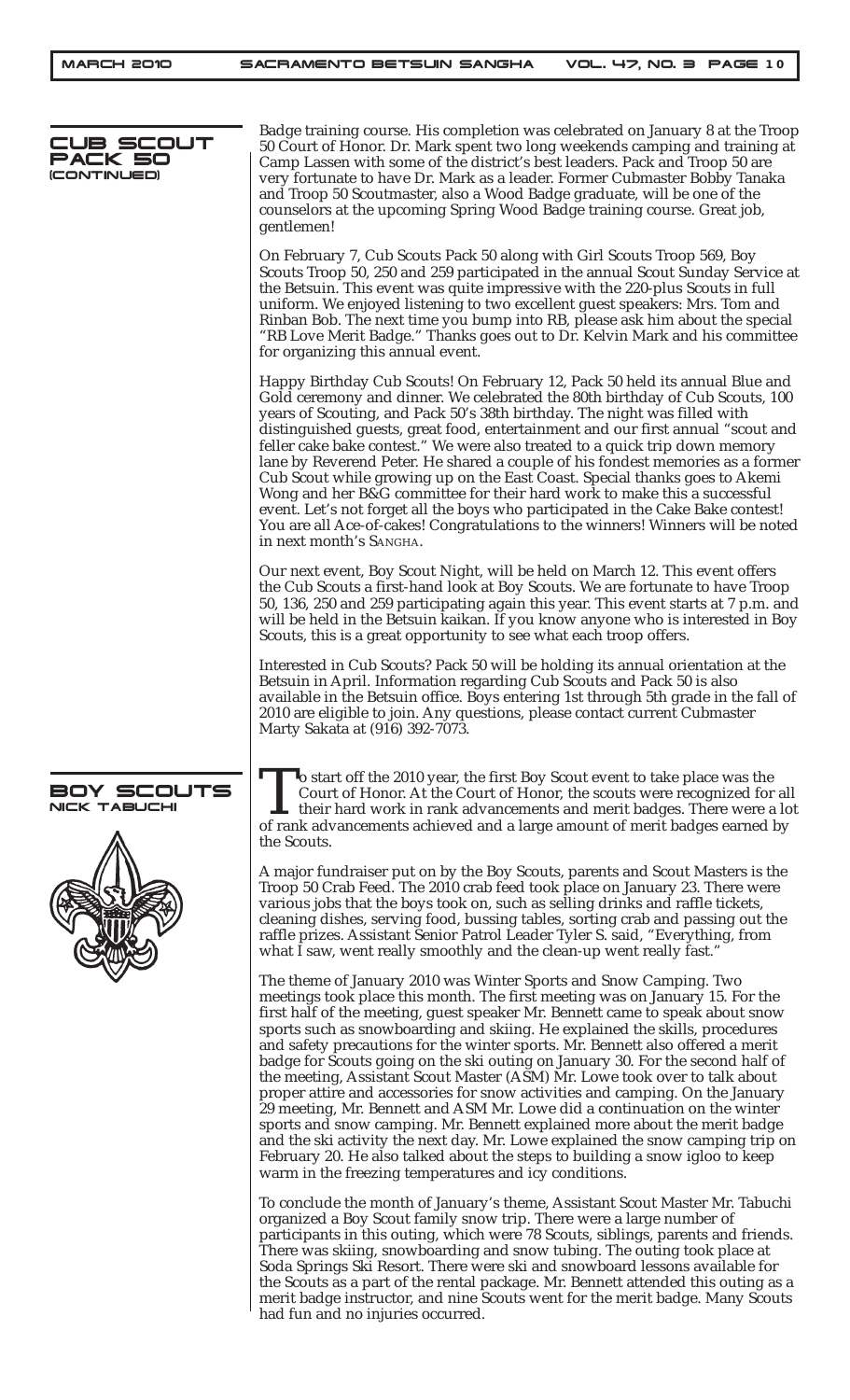GIRL SCOUTS SHERYL KAJIOKA



ecember was a very busy month for Seniors 5, aside from working on their Gold and Rose award requirements the girls found time to go shopping, wrap gifts and Adopt-A-Family.

The girls also got together for their annual Christmas party as they went ice skating, had lunch, exchanged secret Santa gifts and they all Bridged to Ambassadors together!

But the most rewarding effort was being able to help out a family in need and make their Christmas a little brighter in these trying times. The girls did a tremendous job and displayed the true meaning of Christmas.



*Delivering gifts to the Adopt-A-Family: Leann, Marisa, Erin, Kristina, Lindsey, Marissa, Natalie, Teryn, Karisa, Tara, Lauren, Mrs. Siu.*

A special thank you goes out to Lauren Shimada, who helped organize the Adopt-A-Family!

**Girl Scout Cookies:** Cookie money is due this month. Thank you to all the cookie managers and especially to Ray and Donna Valdovino for overseeing our Troop 569 cookie program. We really appreciate all your hard work and dedication!

The **Spring Food Festival** is scheduled for March 14. Our Girl Scout troops will be selling baked goods at their pastry booth. Please show your support by stopping by!

Our **Thinking Day** ceremony is scheduled for March 19 at 6:30 p.m. in the kaikan.

**The Sacramento Buddhist Church Legacy Endowment Fund Board presents An Exclusive Screening of a Documentary Film by Jeff Adachi**

# **You Don't Know Jack: The Jack Soo Story**

**Saturday, April 10, 2010 2 pm and 6 pm** *Onigiri Otoki Reception*

**Sacramento Buddhist Church 2401 Riverside Boulevard Sacramento, CA 95818**

### **Donation: \$15**

Make checks payable to Legacy Endowment Fund by April 1. Indicate number of tickets and for which show.

You Don't Know Jack, produced by native Sacramentan Jeff Adachi, tells the story of pioneering entertainer and Oakland native Jack Soo, born Goro Suzuki, who became the first Asian American to be cast in the lead role of a regular television series. More information at *www.jacksoo.com*. The onehour documentary premiered at the San Francisco International Asian American Film Festival in 2009 and is brought to Sacramento as a fundraising event for the Legacy Endowment Fund of the Sacramento Buddhist Church.

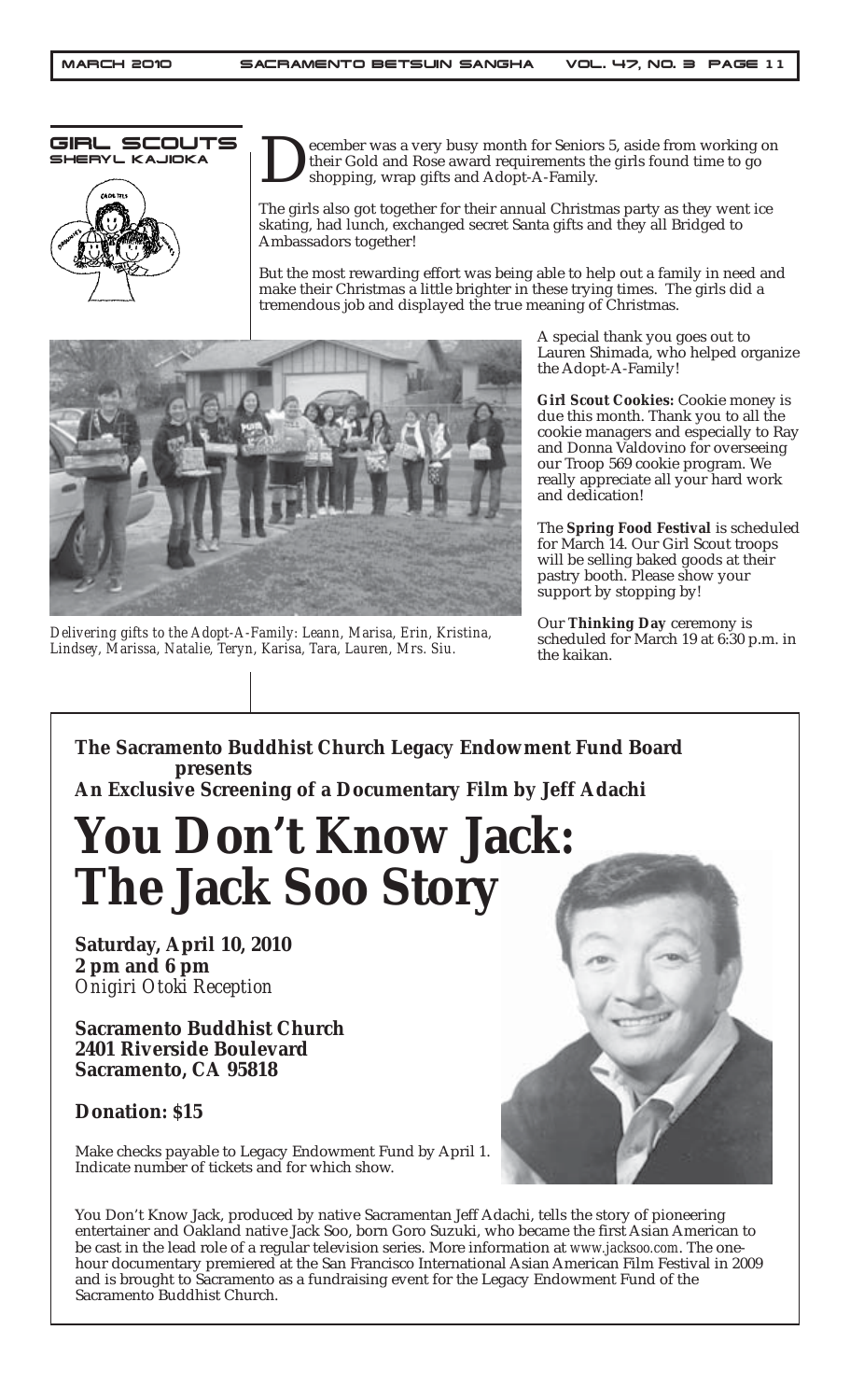| DONATIONS                   |                                                     |                                                                  |  |
|-----------------------------|-----------------------------------------------------|------------------------------------------------------------------|--|
| <b>FUNERAL</b>              |                                                     |                                                                  |  |
|                             |                                                     | Yoshio Nakamura Family  In Memory of Yoshiko Nakamura  \$700     |  |
|                             |                                                     |                                                                  |  |
|                             |                                                     |                                                                  |  |
|                             |                                                     |                                                                  |  |
|                             |                                                     |                                                                  |  |
| The Sacramento Betsuin      |                                                     |                                                                  |  |
| gratefully acknowledges     |                                                     | Marsha Kawahara  In Memory of Frank M. Kawahara  \$100           |  |
| donations received from     |                                                     |                                                                  |  |
| late Jan. to Feb. 15.       |                                                     |                                                                  |  |
| Please report any errors or |                                                     | Roy & Georgette Imura  In Memory of Frank M. Kawahara  \$25      |  |
| omissions to the Betsuin    |                                                     |                                                                  |  |
| office. Thank you.          |                                                     |                                                                  |  |
|                             |                                                     |                                                                  |  |
|                             |                                                     |                                                                  |  |
|                             |                                                     |                                                                  |  |
|                             |                                                     |                                                                  |  |
|                             |                                                     |                                                                  |  |
|                             |                                                     |                                                                  |  |
|                             |                                                     |                                                                  |  |
| <b>MEMORIAL</b>             |                                                     |                                                                  |  |
|                             |                                                     |                                                                  |  |
|                             | LaVerne & Helen Sasaki,<br>Maro Sasaki, Rey Sasaki, |                                                                  |  |
|                             |                                                     |                                                                  |  |
|                             |                                                     |                                                                  |  |
|                             |                                                     |                                                                  |  |
|                             |                                                     |                                                                  |  |
|                             | Lily Satow, Shizue Kubochi,                         |                                                                  |  |
|                             |                                                     | Paul Higuchi  50th Year for Grandmother, Chiye Higuchi  \$300    |  |
|                             |                                                     |                                                                  |  |
|                             |                                                     |                                                                  |  |
|                             |                                                     | M/M Tom Matsumoto  33rd Year for Mother, Y. Matsumoto  \$100     |  |
|                             |                                                     |                                                                  |  |
|                             |                                                     |                                                                  |  |
|                             |                                                     |                                                                  |  |
|                             |                                                     |                                                                  |  |
|                             |                                                     |                                                                  |  |
|                             |                                                     |                                                                  |  |
|                             | Harley & Judy Inaba  In Memory of Flu Inaba,        |                                                                  |  |
|                             |                                                     |                                                                  |  |
|                             |                                                     |                                                                  |  |
|                             |                                                     |                                                                  |  |
|                             |                                                     | Russell & Micheyl Kuroko  7th Year for Richard Kuroko and        |  |
|                             |                                                     |                                                                  |  |
|                             |                                                     |                                                                  |  |
|                             |                                                     |                                                                  |  |
|                             |                                                     |                                                                  |  |
|                             |                                                     | Wayne & Deanne Shin  In Memory of Richard & Dave Kuroko  \$50    |  |
|                             |                                                     |                                                                  |  |
|                             |                                                     |                                                                  |  |
|                             |                                                     |                                                                  |  |
|                             |                                                     |                                                                  |  |
|                             |                                                     |                                                                  |  |
|                             |                                                     |                                                                  |  |
|                             |                                                     |                                                                  |  |
|                             |                                                     |                                                                  |  |
|                             |                                                     |                                                                  |  |
|                             |                                                     |                                                                  |  |
| SPECIAL                     | Sacramento Betsuin                                  |                                                                  |  |
|                             |                                                     |                                                                  |  |
|                             |                                                     |                                                                  |  |
|                             |                                                     | BCA Expansion Program  In Appreciation of Orientation of         |  |
|                             |                                                     | Rev. Katsuya Kusunoki & Rev. Hidehito Sakamoto  \$500            |  |
|                             |                                                     |                                                                  |  |
|                             | Bill & Jane Ham,                                    |                                                                  |  |
|                             | Steve & Diane Hong,                                 |                                                                  |  |
|                             | Bruce & Judy Keikoan,<br>John & Cindy Kwong,        |                                                                  |  |
|                             |                                                     | Tom & May Woo  In Honor of Ellen Shinfuku's 50th Birthday  \$500 |  |
|                             |                                                     |                                                                  |  |
|                             |                                                     |                                                                  |  |
|                             |                                                     |                                                                  |  |